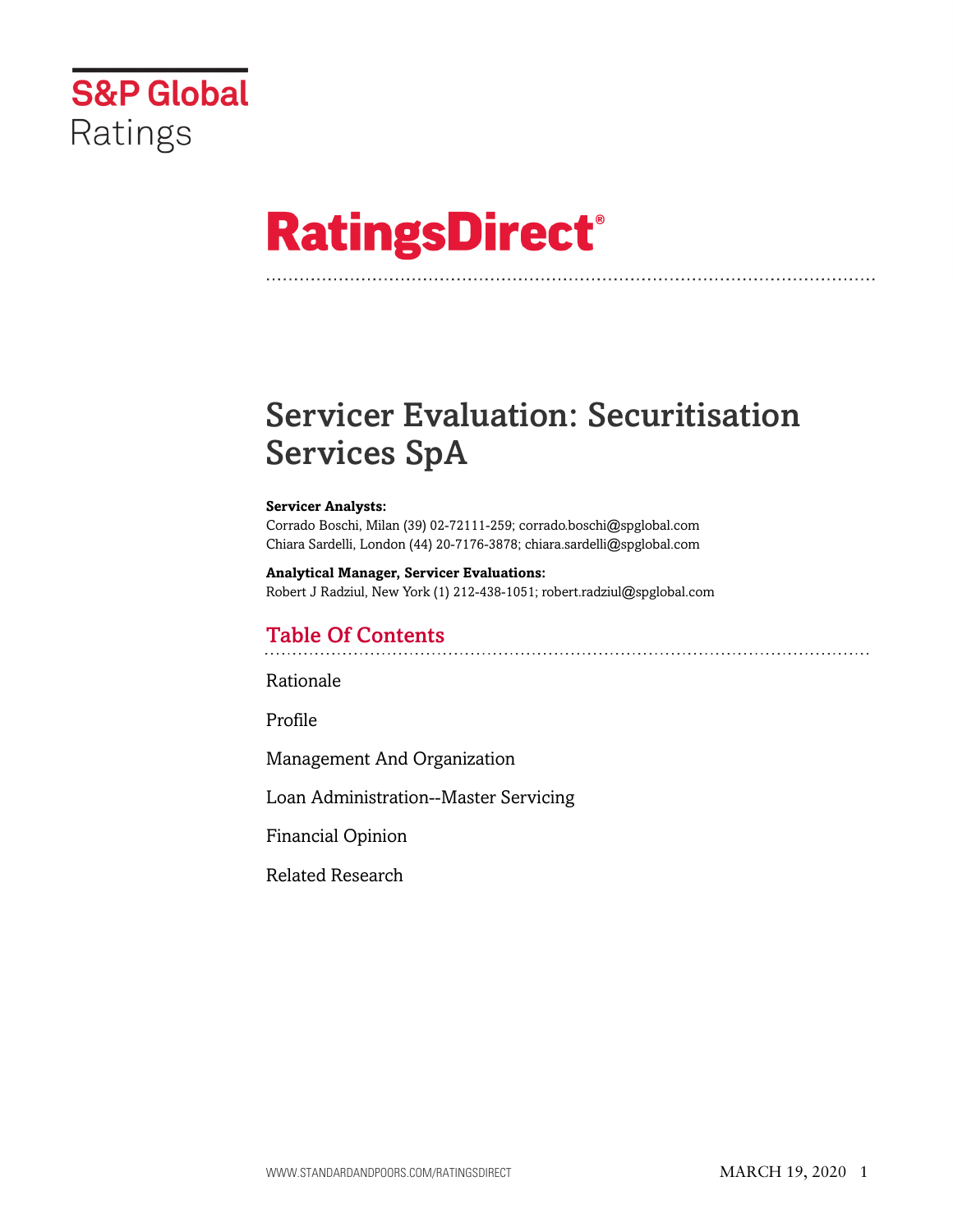# Servicer Evaluation: Securitisation Services SpA

#### Ranking Overview

|                                                              |               | <b>Subrankings</b>                               |                                          |         |
|--------------------------------------------------------------|---------------|--------------------------------------------------|------------------------------------------|---------|
| <b>Servicing category</b>                                    | Ranking       | <b>Management and organization</b><br>subranking | <b>Loan administration</b><br>subranking | Outlook |
| Asset finance and consumer loans master<br>servicer in Italy | <b>STRONG</b> | <b>STRONG</b>                                    | <b>STRONG</b>                            | Stable  |
| Residential mortgages master servicer in<br>Italy            | <b>STRONG</b> | <b>STRONG</b>                                    | <b>STRONG</b>                            | Stable  |
| Commercial mortgages master servicer in<br>Italy             | <b>STRONG</b> | <b>STRONG</b>                                    | <b>STRONG</b>                            | Stable  |
| Financial position                                           | Sufficient    | N/A                                              | N/A                                      | N/A     |

<span id="page-1-0"></span>N/A--Not applicable.

## Rationale

S&P Global Ratings' rankings on Securitisation Services SpA as a master servicer for residential mortgages, commercial mortgages, and asset-backed consumer loans in Italy, that are primarily non-performing are STRONG. On Feb. 19, 2020, we affirmed the rankings (see "Securitisation Services SpA STRONG Master Servicer Rankings Affirmed; Outlooks Stable"). The outlooks are stable on all rankings.

Our rankings reflect:

- The solid management team and organization, which are further strengthened by the recruitment of staff;
- The company's long track record and consistent results with a growing portfolio. SecServ was able to meet its full 2019-2021 business plan growth targets (in terms of turnover), two years in advance, due to the high profitability of a number of new transactions. In our view, the company is well-positioned to attract new business in a controlled manner;
- The company's strong internal controls, based on the three lines of defense model;
- The good level of automation in many processes, reflected by the loan platform's ability to handle a growing volume of business while benefitting from economies of scale, along with relevant IT investments to continuously upgrade and enhance these systems; and
- Continuous enhancement of its already robust master servicing operations through process improvements, that results in streamlined and effective monitoring processes.

Our rankings relate exclusively to the company's master servicing activity for commercial and residential mortgages and consumer loans. However, we do consider other business lines if they share synergies or have an effect on the activity under assessment.

Since our previous review (see "Surveillance: Securitisation Services SpA," published on March 8, 2018), the following changes and/or developments have occurred within SecServ: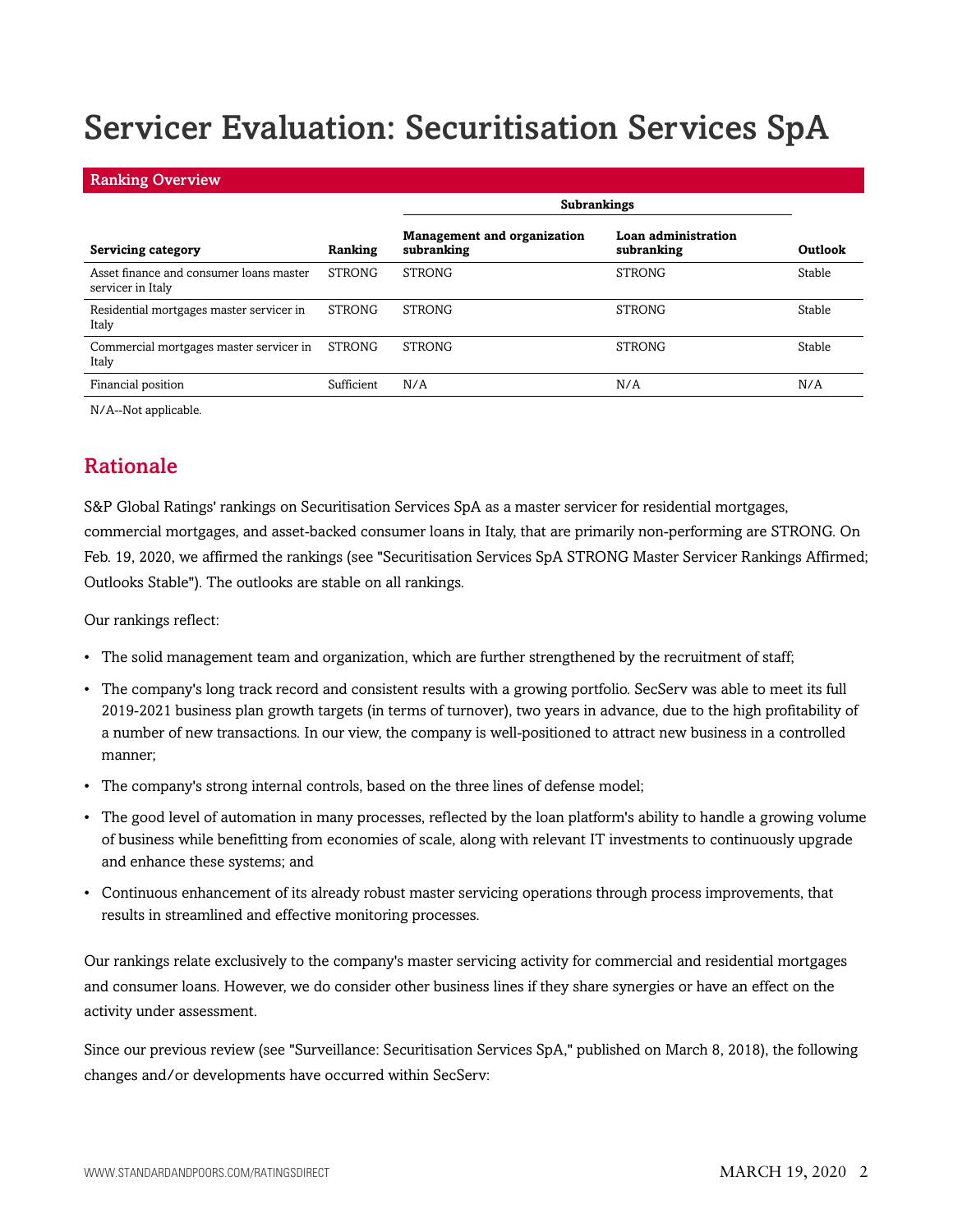- Significantly increased the number of staff in the sales department, and appointed new heads of business development and sales;
- Appointed a new head of the representative of the noteholders;
- Created a new bond department under the supervision of the Chief Operating officer (COO), providing financial services for bond issuances;
- Substantially expanded its master servicing portfolio over the last two years, as well as successfully acquired mandates in other roles outside the scope of our review;
- Implemented some changes to its IT infrastructure to further strengthen its capability and introduced a number of robotic process automation solutions that are in line with the current sector trend we have observed among the most active and sophisticated servicers; and
- Introduced a pre-signing checklist that staff use to ensure that all new loan-boarding tasks are performed and that there is coordination among the different teams involved in this phase.

The outlooks on our rankings on SecServ as a master servicer of residential and commercial mortgages and unsecured credits in Italy are stable.

# <span id="page-2-0"></span>Profile

Established in 2001, SecServ is an Italian financial intermediary enrolled under Article 106 of Legislative Decree 385/1993 (Italian Banking Act), and thus subject to Bank of Italy (BoI) supervision. It is directly owned by Banca Finint, a subsidiary of the Finanziaria Internazionale Holding SpA (FIH) group.

Our rankings are limited to SecServ's activity as a master servicer of consumer loans, residential mortgages, and commercial mortgages in Italy. These master servicing roles account for about 16% of SecServ's overall revenue, though the company considers it a pivotal business area because it helps to attract new mandates in other roles. These roles include computation agent, corporate servicer, representative of the noteholders, and monitoring agent.

We only considered SecServ's other functions if we believed they affect its master servicing operations. In our opinion, business diversity is positive for business continuity, as long as it does not jeopardize the company's stability and focus. In our view, this is the case for SecServ, as there are several synergies across the different roles offered, which have helped the company to consolidate its position as a service provider to securitized transactions and enhance its revenue.

As of December 2019, the company employed 160 staff members in Italy to perform the following roles:

- Master servicer in 127 transactions (up from 126 in 2018 and 113 in 2017);
- Corporate servicer in 306 transactions;
- Computation agent in 290 transactions;
- Representative of noteholders in 263 transactions;
- Primary or special servicer in 46 transactions; and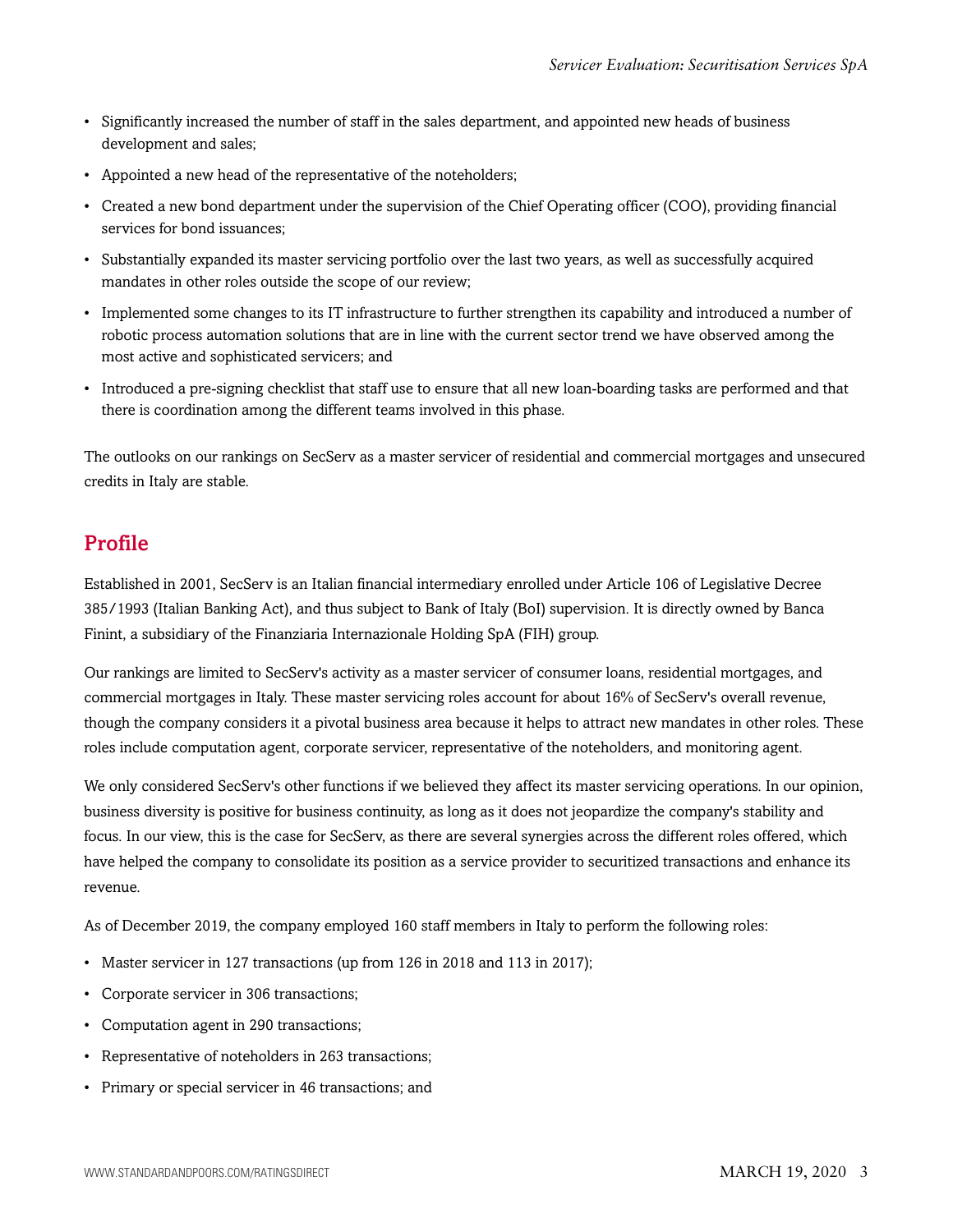• Other roles in 328 transactions.

In addition, the servicer is engaged to provide mainly warm backup servicing for portfolios aggregating €61.9 billion of credits. The company does not anticipate any of the backup servicing mandates to materialize into partial or full servicing mandates in the short-to-medium term, so they do not represent any potential disruption of the operations under assessment.

SecServ works on a rolling three-year strategic plan, which it reviews annually through a well-defined process. The parent company provides the final approval of the business plan and consolidates it with the rest of the group. By the end of 2019, the company already achieved its revenue targets set in its 2019-2021 business plan given the high number of new securitized transactions that materialized in the market and SecServ's ability to participate in most of them. The company will approve a new 2020-2022 business plan by the first semester of 2020, and it expects further growth over this period.

The continued growth in master servicing business to  $\epsilon$ 54.1 billion as of December 2019 from  $\epsilon$ 50.5 billion in December 2018 and €37.4 billion in December 2017, contributed to achieving these targets earlier than planned.

| Table 1                                                               |                |                |                |                |                |
|-----------------------------------------------------------------------|----------------|----------------|----------------|----------------|----------------|
| <b>Portfolio Description</b>                                          |                |                |                |                |                |
|                                                                       | 2015           | 2016           | 2017           | 2018           | 2019           |
| Portfolio description by gross book value $(\epsilon)$                |                |                |                |                |                |
| Overall portfolio under management                                    | 20,260,715,958 | 26,867,550,180 | 40,599,425,609 | 54,149,353,099 | 59,140,000,616 |
| Residential mortgage master portfolio                                 | 2,623,665,528  | 3,963,242,417  | 9,067,265,738  | 11,997,681,934 | 13,292,055,569 |
| Commercial mortgage master portfolio                                  | 1,471,266,669  | 551,658,653    | 942,363,286    | 1,413,241,458  | 1,515,234,231  |
| Asset finance master portfolio                                        | 14,074,613,760 | 20,117,629,110 | 27,422,729,285 | 37,116,355,184 | 39,326,500,630 |
| Servicer BNT                                                          | 441,230,000    | 430,360,000    | 411,600,262    | 393, 311, 314  | 383,763,945    |
| Servicer (other than BNT)                                             | 1,649,940,000  | 1,804,660,000  | 2,755,467,037  | 3,228,763,209  | 4,622,446,241  |
| Portfolio description by number of cases (no.)                        |                |                |                |                |                |
| Overall portfolio under management                                    | 1,195,228      | 1,730,261      | 2,098,156      | 3,355,172      | 2,810,577      |
| Residential mortgage master portfolio                                 | 29,397         | 45,890         | 84,296         | 86,415         | 86,517         |
| Commercial mortgage master portfolio                                  | 935            | 4              | 335            | 324            | 295            |
| Asset finance master portfolio                                        | 1,164,896      | 1,684,367      | 2,013,525      | 3,268,433      | 2,723,765      |
| Portfolio description by number of properties (commercial only) (no.) |                |                |                |                |                |
| Commercial mortgage master portfolio                                  | 948            | 8              | 339            | 327            | 295            |
| <b>Servicing roles</b>                                                |                |                |                |                |                |
| Master servicer                                                       | 85             | 91             | 113            | 126            | 127            |
| Servicer (BNT)                                                        | $\mathbf{1}$   | $\mathbf{1}$   | $\mathbf{1}$   | 1              | 1              |
| Servicer (other than BNT)                                             | 15             | 17             | 29             | 36             | 47             |
| Staff (no.)                                                           |                |                |                |                |                |
| Overall staff                                                         | 97             | 113            | 123            | 143            | 160            |
| Master servicing staff                                                | 16             | 24             | 28             | 40             | 43             |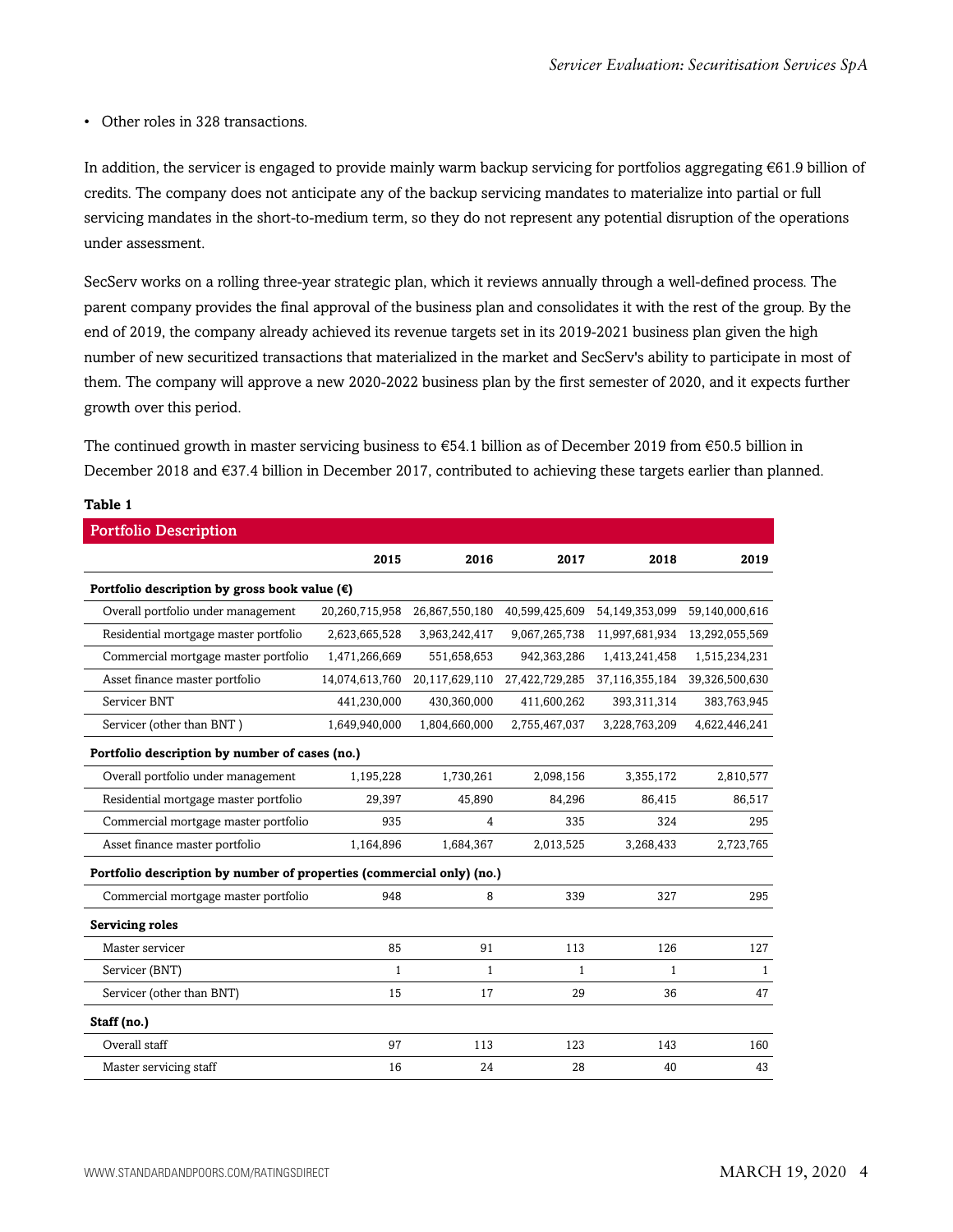



#### Portfolio Evolution (GBV) Vs. Number Of Master Roles

Copyright © 2020 by Standard & Poor's Financial Services LLC. All rights reserved.

#### **Chart 2**

#### Portfolio Evolution (Number Of Cases) Vs. Operative Staff



(i)Please note that the commercial mortgage master portfolio is barely visible in the chart since the numbers are too small compared to the asset finance and residential mortgage master portfolios. Copyright © 2020 by Standard & Poor's Financial Services LLC. All rights reserved.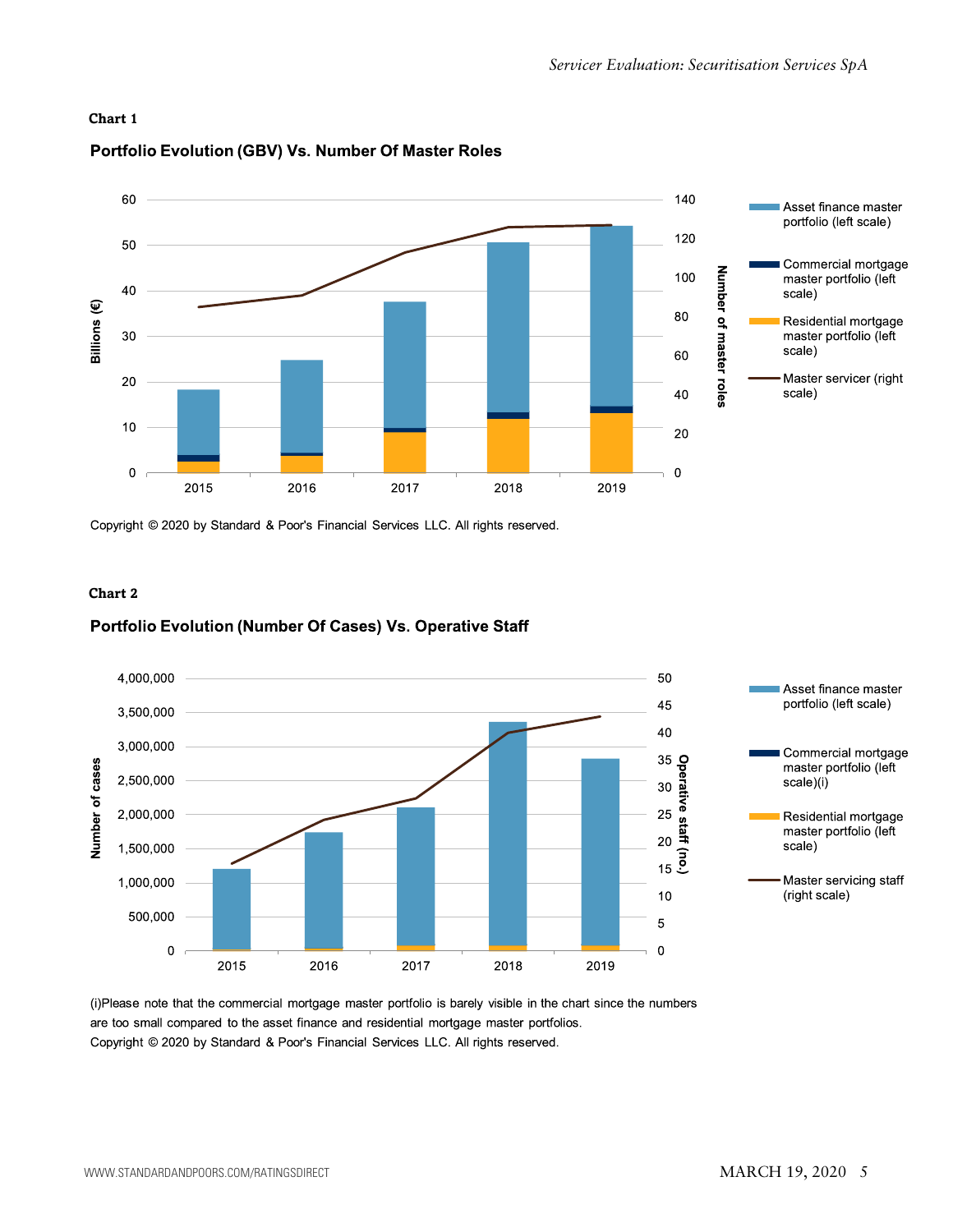In our opinion, the servicer provides reliable master servicing, and it has demonstrated the ability to continue to perform in this role at a high level even as the overall portfolio has grown significantly over the last few years. The master servicing portfolio consists primarily of nonperforming loans (NPLs) across asset finance (72%), residential mortgages (25%), and commercial mortgages (3%), based on (Euro/total GBV) as of December 2019.

### <span id="page-5-0"></span>Management And Organization

The management and organization subrankings are STRONG as a master servicer of residential and commercial mortgages and consumer loans.

SecServ has an effective organization that fosters specialization among its employees and a well-designed governance model. Several seasoned professionals have joined the servicing and sales departments since our last review. The servicer has sound internal controls in place and continuously invests in the development of its IT platform.

#### Organizational structure, staff, and turnover

The company has two managing directors: one coordinating supporting functions such as finance and corporate affairs and the other coordinating operations, acting as Chief Executive Officer (CEO).

All operations units report directly to the Chief Operating Officer (COO), who in turn reports to the CEO. These operations units include several departments with each managing a different role, including the servicing department composed of the primary, special, and master servicing team. Unit coordinators, consisting of experienced and tenured management staff, also report directly to the COO and lead several sub-units of the servicing team.

FIH provides HR activities and tax support while Fin.It provides IT systems.

Since our last review, SecServ:

- Created a new bond department under the COO supervision, composed of one employee. This new function provides financial services for bonds issuances to issuers;
- Appointed a new head of the representative of the noteholders; and
- Increased the number of staff in the sales department to four from one employee, and appointed a new head of business development and a new head of sales.

The structure of the master servicing team remains stable. SecServ's overall staff members increased since our last review to 160, in line with its business growth. Similarly, the servicing team increased to 43 employees because the servicing portfolio--primarily the master servicing portfolio--doubled over the same period (see table 1).

Since our last review, the total staff turnover rate remained stable at 14% in December 2019, while the operative staff turnover rate slightly decreased over the same period to 18% from 25% (see table 2). Management indicated turnover was due to anactive servicing job market that led to some junior team members departing; however, these staff turnover metrics are in line with similarly ranked peers.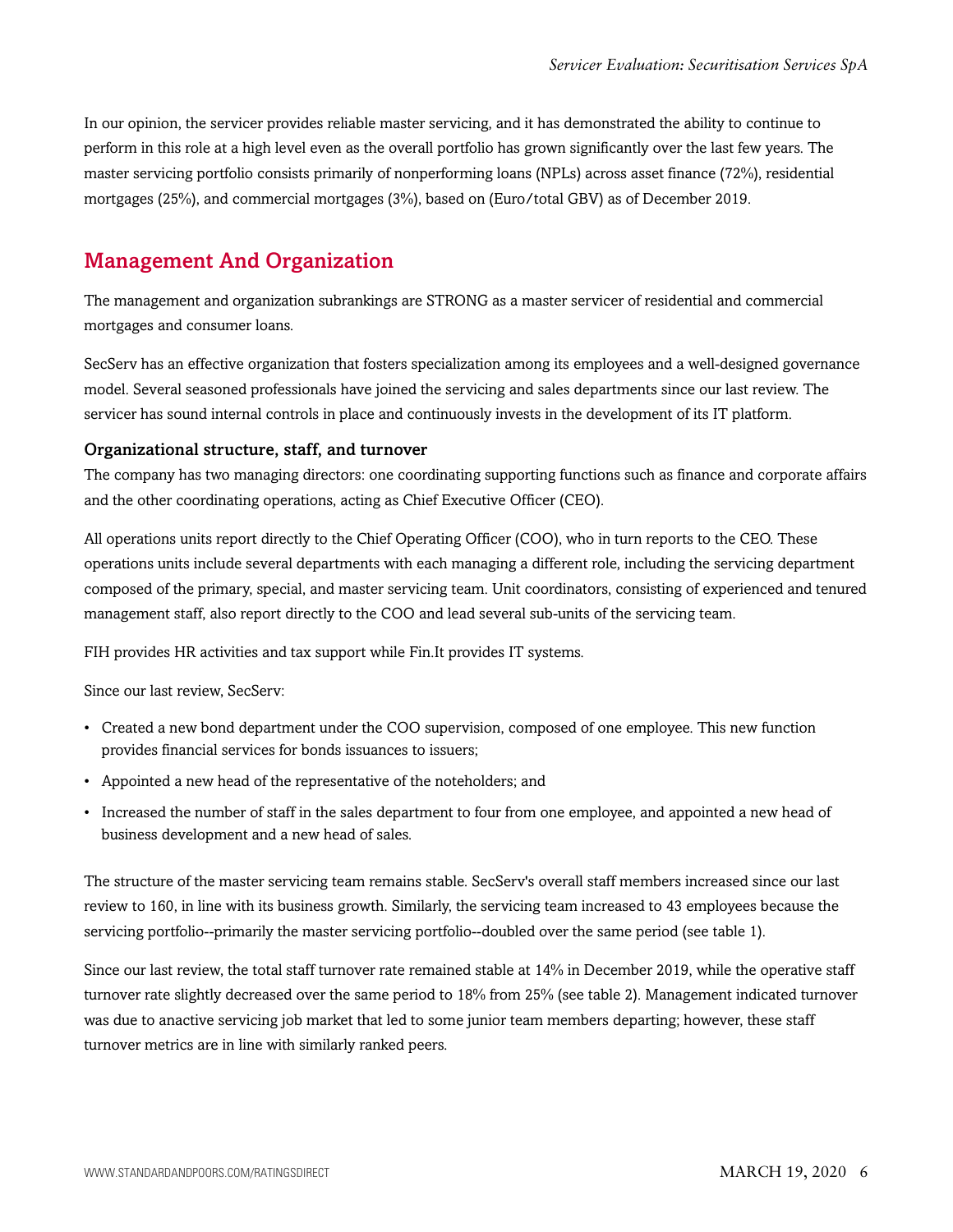#### **Table 2**

| <b>Number Of Staff</b>                  |                    |             |          |              |                               |              |                |          |          |          |
|-----------------------------------------|--------------------|-------------|----------|--------------|-------------------------------|--------------|----------------|----------|----------|----------|
|                                         | <b>Total staff</b> |             |          |              | <b>Master servicing Staff</b> |              |                |          |          |          |
|                                         | 2015               | 2016        | 2017     | 2018         |                               |              | 2019 2015 2016 | 2017     | 2018     | 2019     |
| Staff at beginning of period (no.)      | 97                 | 98          | 113      | 123          | 143                           | 18           | 16             | 24       | 28       | 40       |
| Number of joiners                       | 10                 | 27          | 26       | 40           | 37                            | 2            | 10             | 10       | 17       | 10       |
| Number of staff leaving voluntarily     | 9                  | 12          | 16       | 20           | 20                            | 3            | 2              | 6        | 5        | 7        |
| Number of staff leaving not voluntarily | 0                  | $\Omega$    | $\Omega$ | 0            | $\Omega$                      | $\Omega$     | $\Omega$       | $\Omega$ | $\Omega$ | $\Omega$ |
| Number of expired contracts             | $\mathbf{0}$       | $\mathbf 0$ | $\Omega$ | $\mathbf{0}$ | $\Omega$                      | $\Omega$     | $\Omega$       | $\Omega$ | $\Omega$ | $\Omega$ |
| Number of staff redundant               | $\Omega$           | $\Omega$    | $\Omega$ | $\Omega$     | $\Omega$                      | $\mathbf{1}$ | $\Omega$       | $\Omega$ | 0        | $\Omega$ |
| Staff at end of period                  | 98                 | 113         | 123      | 143          | 160                           | 16           | 24             | 28       | 40       | 43       |
| Turnover rate (%)                       | 9                  | 12          | 14       | 16           | 14                            | 22           | 13             | 25       | 18       | 18       |

Experience metrics are robust across management and staff, while the company reported lower operative staff tenure rates due to the recent appointments. However, we believe the solid and tenured management team offsets the lower staff tenure rates (see table 3).

#### **Table 3**

| <b>Experience/Tenure</b> |                      |                      |                                    |                      |                      |                                    |  |  |  |  |
|--------------------------|----------------------|----------------------|------------------------------------|----------------------|----------------------|------------------------------------|--|--|--|--|
|                          |                      | <b>Experience</b>    |                                    | <b>Tenure</b>        |                      |                                    |  |  |  |  |
|                          | Senior<br>management | Middle<br>management | Staff primary/<br>master servicing | Senior<br>management | Middle<br>management | Staff primary/<br>master servicing |  |  |  |  |
| 2019                     | 30                   | 15                   |                                    | 20                   | 12                   |                                    |  |  |  |  |
| 2018                     | 29                   | 14                   |                                    | 19                   | 12                   |                                    |  |  |  |  |
| 2017                     | 28                   | 13                   |                                    | 18                   | 11                   |                                    |  |  |  |  |
| 2016                     | 23                   | 15                   |                                    | 22                   | 13                   |                                    |  |  |  |  |
| 2015                     | 22                   | 13                   |                                    | 21                   | 13                   |                                    |  |  |  |  |

#### **Training**

FIH group's HR function, comprised of 10 team members, provides HR services to 800 staff across the FIH group, including SecServ's employees. The centralized team manages the recruitment of new staff at SecServ's request, trains and develops new and current employees, runs the annual performance assessments, and is responsible for improving the working environment.

Two of these HR officers focus on recruitment together with the respective line managers. External headhunters facilitate the appointment of senior and middle managers. Moreover, SecServ organizes master classes held by senior managers of Finint's group on specific business topics for undergraduates and recent graduates, which SecServ's recruiters use to hire what they believe are the most outstanding candidates. In 2019, SecServ hired 11 new staff members who participated in this course.

Three dedicated HR officers take care of training and development. They plan the annual training based on input from SecServ's senior and middle managers, the compliance department, and the anti-money laundering (AML) department.

SecServ records employees' training hours within a common repository. While the company does not have a minimum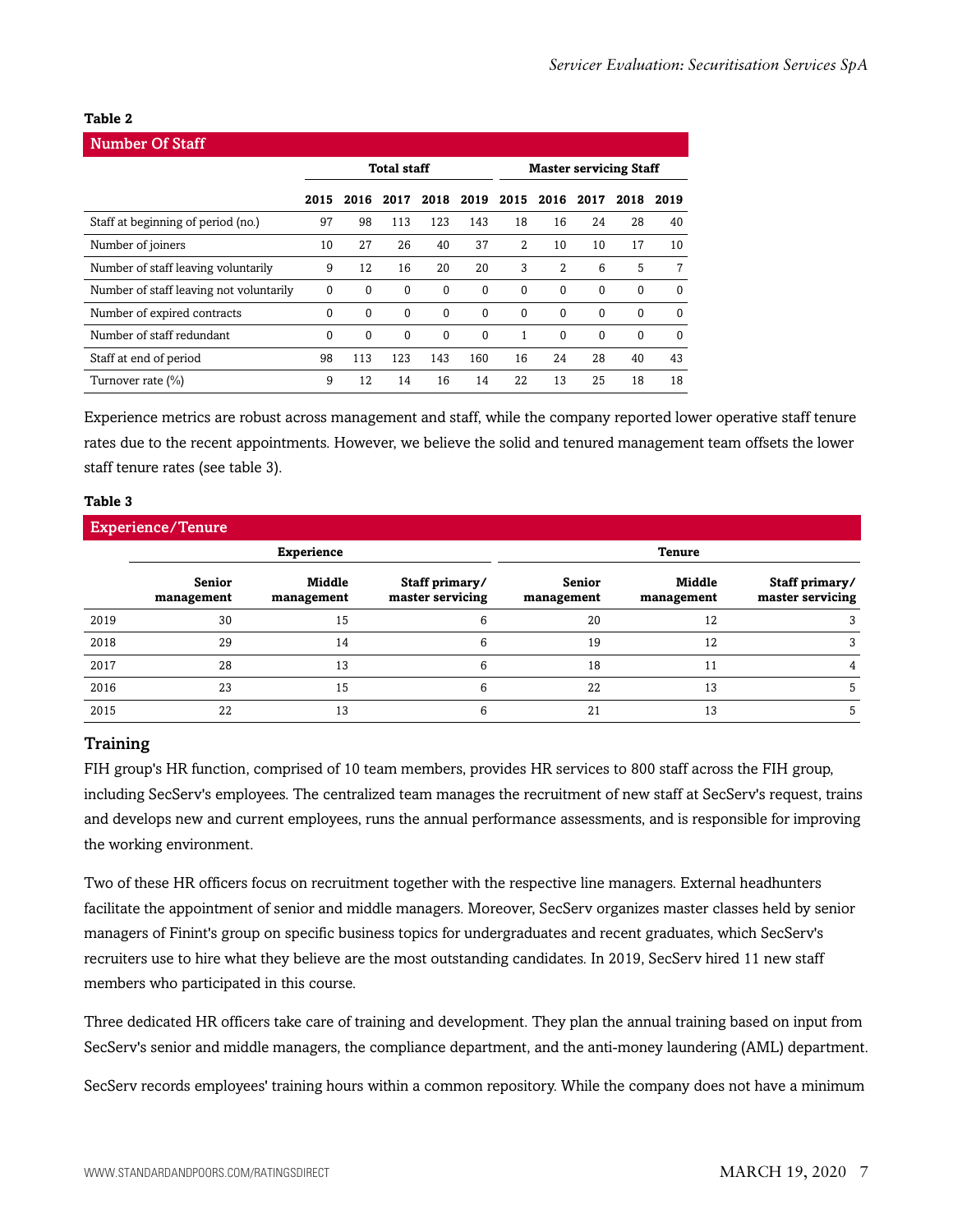number of required training hours for existing employees, the average hours registered in recent years have remained at high levels. As of December 2019, existing staff had completed an average of 96 hours of training, compared to the annual 97 hours in 2018 and 93 in 2017. Furthermore, to ensure a successful transition to their role, junior staff members within the servicing department continue to receive mentoring.

During the last two years, training mainly focused on regulatory duties and servicing market updates. SecServ also offered specific training for the servicing department, such as the new European legal framework for securitisations, unlikely to pay loans, simple transparent and standardized transactions, electronic invoices, and soft skills.

Finally, the servicer benefits from several group-training initiatives organized at the parent's level.

Line managers assess staff performance yearly by comparing employees' actual activity with the goals they established at the beginning of the year. The company performs a midyear review meeting and a year-end review. The COO oversees staff performance and proposes bonuses and promotions annually, in consultation with each line manager.

Since our last review, the company introduced an anonymous voluntary bottom up employee survey that asks staff to assess three strengths and weaknesses of his or her line manager. Senior managers use the results of the survey to evaluate line managers.

In our view, SecServ has robust people management in place given the nature of its business and the size of its activities.

#### Systems and technology

The IT team of Fin.it, the fully owned IT provider of the FIH Group, consists of 31 staff members, including four members who work exclusively for SecServ on developing and maintaining its proprietary SARA loan-management system and other applications. The IT team prioritizes each subsidiaries' IT requests and monitors project evolution through an internal application.

SecServ has an IT project management group with six staff who is responsible for IT projects and hold periodic meetings with the COO to discuss the status of the each project.

In January 2018, Fin.it obtained the ISO:27001 information security management certification, demonstrating the group's commitment to continuous improvement.

Finally, in line with its innovative approach and goal of achieving greater efficiency, SecServ has introduced a number of robotic solutions for automated activities in line with best market practices, saving 1.5 full-time equivalent positions as of October 2019. The company is planning to introduce other new tools in the future.

#### *Servicing system applications*

The central core of the SecServ IT platform is the SARA loan and subservicer management system, developed internally in 2010 using a Microsoft SQL server. Staff can access SARA remotely, if necessary, and its level of automation reduces the need for manual input and fosters efficiency. SARA also offers flexibility in boarding new portfolios by integrating with many client systems using a mapping process.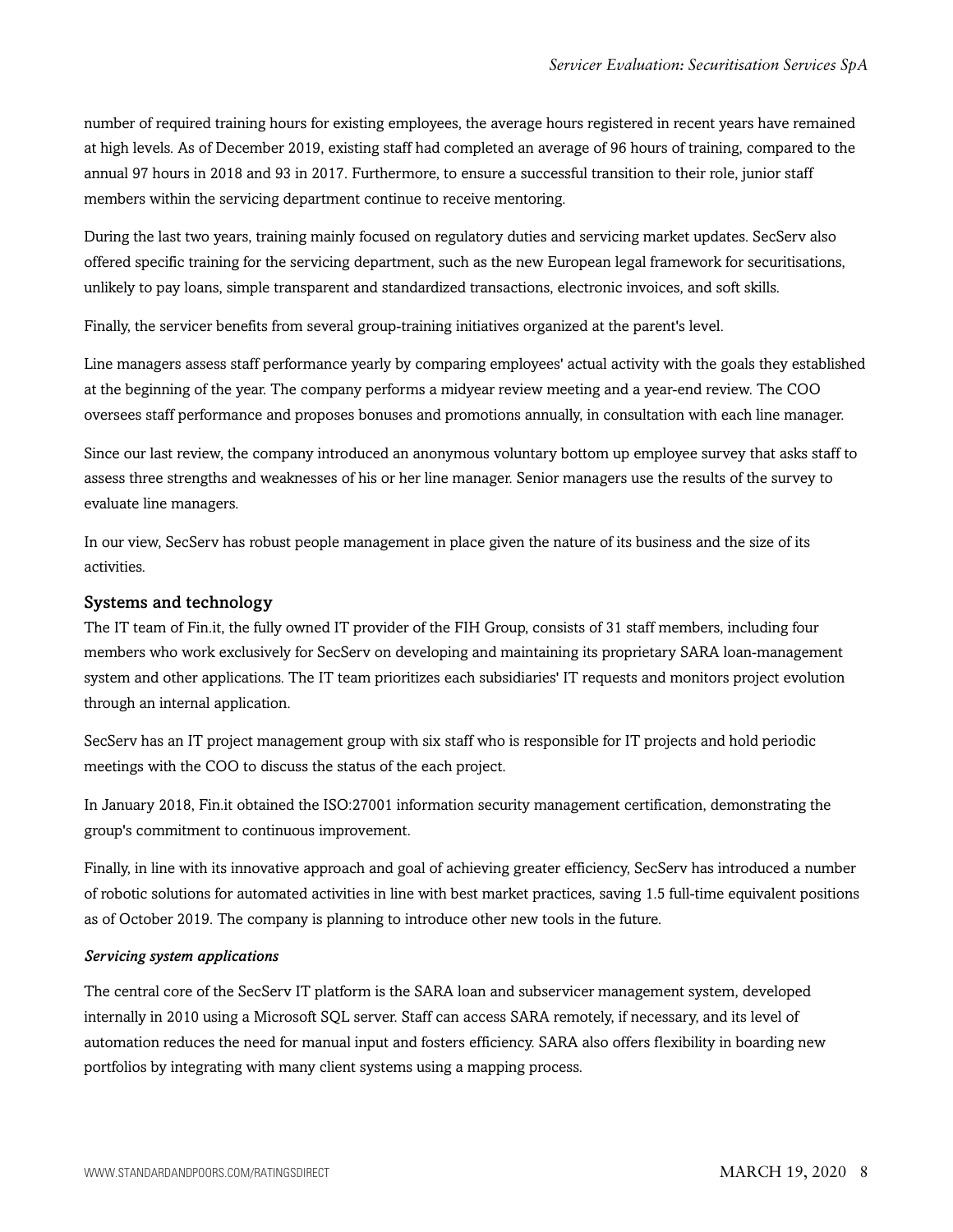SARA is fully integrated with a number of other applications used for servicing and even for other business units by providing a range of automation, which supports the daily servicing business.

The integrated IT system facilitates detailed monitoring activity of subservicer facilities, checking of transaction documents, uploading subservicer reports, analysing performance against business plans, performing trigger analysis, and providing regulatory reports.

Since our last review, SecServ introduced several enhancements related to subservicer monitoring, such as improvements in reporting of subservicer performance, the risk-scoring model of subservicers, and the introduction of new management tools for unlikely to pay and performing loans.

We believe the IT system has good functionality and level of automation to support the master servicing activities. We will closely monitor any new development of the system going forward.

#### *Business continuity and disaster recovery*

Fin.it is responsible for planning and performing business continuity (BC) and disaster recovery (DR). SecServ's BC and DR plans are updated regularly based on business impact analyses, which we deem to be a best practice. Fin.it reviews and tests its DR and BC plans annually.

The most recent DR and BC tests took place in May 2019, with positive results. The plans require two hours to switch over to the BC site, two kilometers away from SecServ's headquarters. It provides up to 20 operative desks, and, while it is on the same power grid, there is a backup generator in place. SecServ also maintains alternative sites in Milan which provide 15 operative desks. The company mirrors critical data online in a storage area network, backs it up daily, and encrypts and stores it offsite.

#### *Cybersecurity*

The servicer uses a new generation layer 7 Palo Alto firewall system to protect its network. An external company performs an intrusion detection test annually, with the most recent test in February 2019.

SecServ places great emphasis on providing cybersecurity training for all departments, carried out primarily through online training. Moreover, during 2019, the parent company organized training provided by external experts to senior managers that was focused on cybersecurity. The senior managers then trained their staff.

#### Internal controls

In our view, SecServ has sound internal controls in place, including adherence to the "three lines of defense" model. The internal control functions provide quarterly reports (tableau du bord) and an annual summary directly to the company's board of directors and to its direct parent board of directors, Banca Finint, which in turn reports to the BoI.

Staff is the first level of control, and each employee is responsible for processing his or her work following internal policies and procedures, which are then checked by the heads of each office. Compliance, risk management, and the AML are the second level of control. The third level of control is the audit function.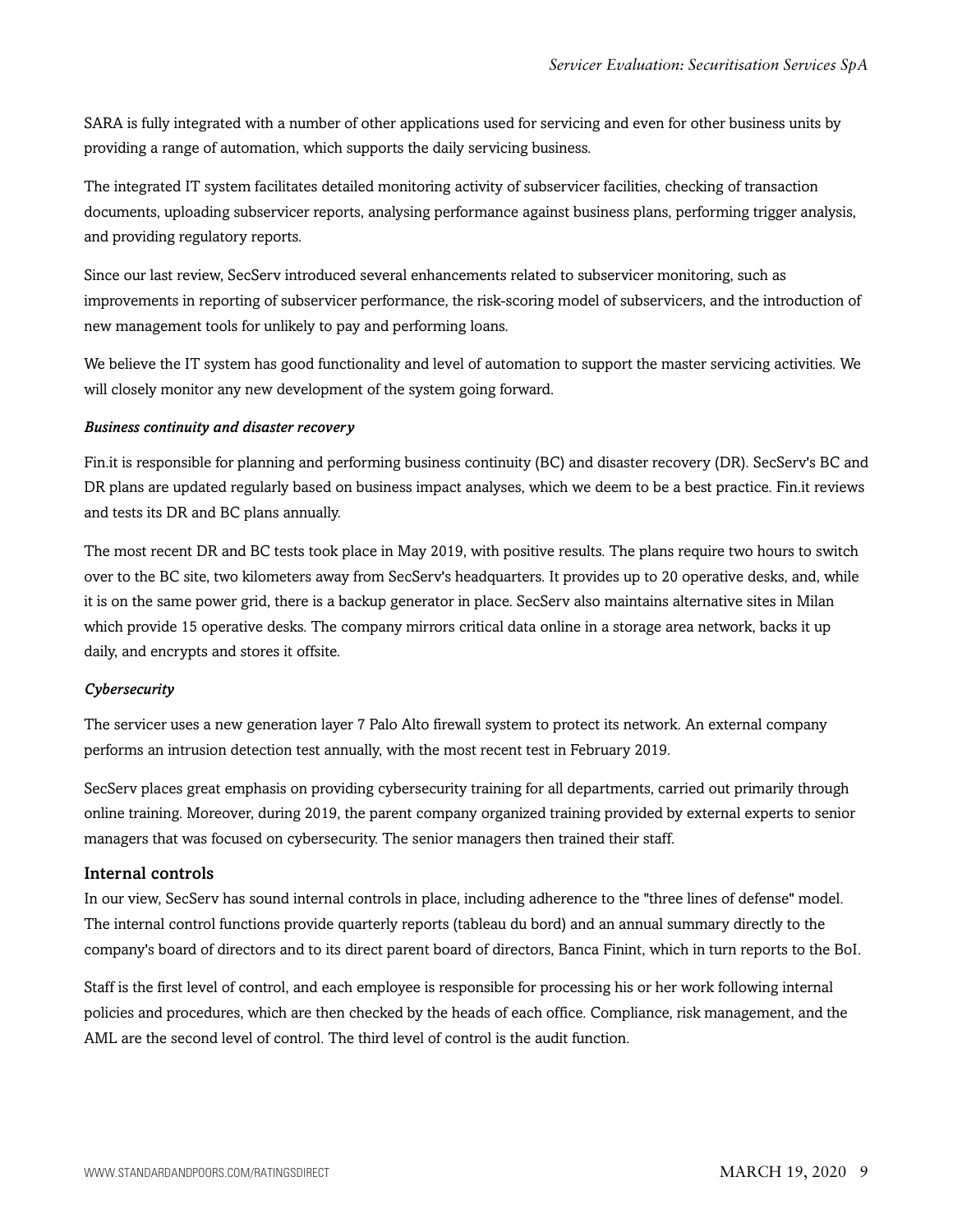#### *Policies and procedures*

The company designed its internal procedures to help its loan managers minimize errors and maximize efficiency. SecServ's organization unit is responsible for reviewing and updating detailed employee manuals that are inclusive of the policies and procedures. The COO and compliance department validate updated policies and procedures and the board of directors approves them. Master servicing employees can access the manuals directly through the loan-management system. This feature facilitates the manuals accessibility and, consequently, helps employees work more effectively.

We have received a copy of the manuals, which we believe are easy to follow and detailed.

#### *Compliance and quality control*

SecServ has a team of four people taking care of both compliance and AML matters. SecServ's compliance function identifies laws and regulations applicable to the company, verifies whether the internal procedures are compliant with them, and advises operations about their application. The company's compliance officer (CO) also runs checks, as part of his day-to-day activity, on the capability of internal controls and procedures to mitigate risks. By March of each year, the CO presents annual findings, and the following year's activity plan to the group's board and statutory bodies.

The CO is also in charge of the AML function, which is focused on controlling the money laundering risk and is a member of SecServ's 231/2001 law committee. Similarly, compliance trains staff on relevant regulatory issues.

#### *Risk management*

The servicer has a dedicated risk officer taking care of all risk management matters in conjunction with Banca Finint's risk management team.

SecServ employs a group risk-mapping methodology where risk is associated with its potential impact on operations and probability of occurring, before and after remedy actions. Banca Finint's risk officer summarizes the results in a group's risk map, which the group's board reviews and approves annually.

SecServ's risk officer supervises the Internal Capital Adequacy Assessment Process (ICAAP) annual report, drafted by the ICAAP team, which determines the internal capital requirements necessary to manage the risks of the business. The board approves the ICAAP report annually.

Finally, in accordance with Circolare 288/2015, SecServ's risk officer performs and delivers semiannual reviews of the risks related to the performance of securitized transactions to the company's board and Banca Finint, which ultimately reports to BoI.

#### *Internal and external audits*

SecServ has a dedicated audit officer who can receive support from Banca Finint's three audit officers, including an IT auditor who supports SecServ in IT audit reviews.

The internal audit function deploys a risk-based audit methodology. The audit plan focuses on key risks identified by the internal audit team, and incorporates BoI directives, suggestions from heads of operational units and the board of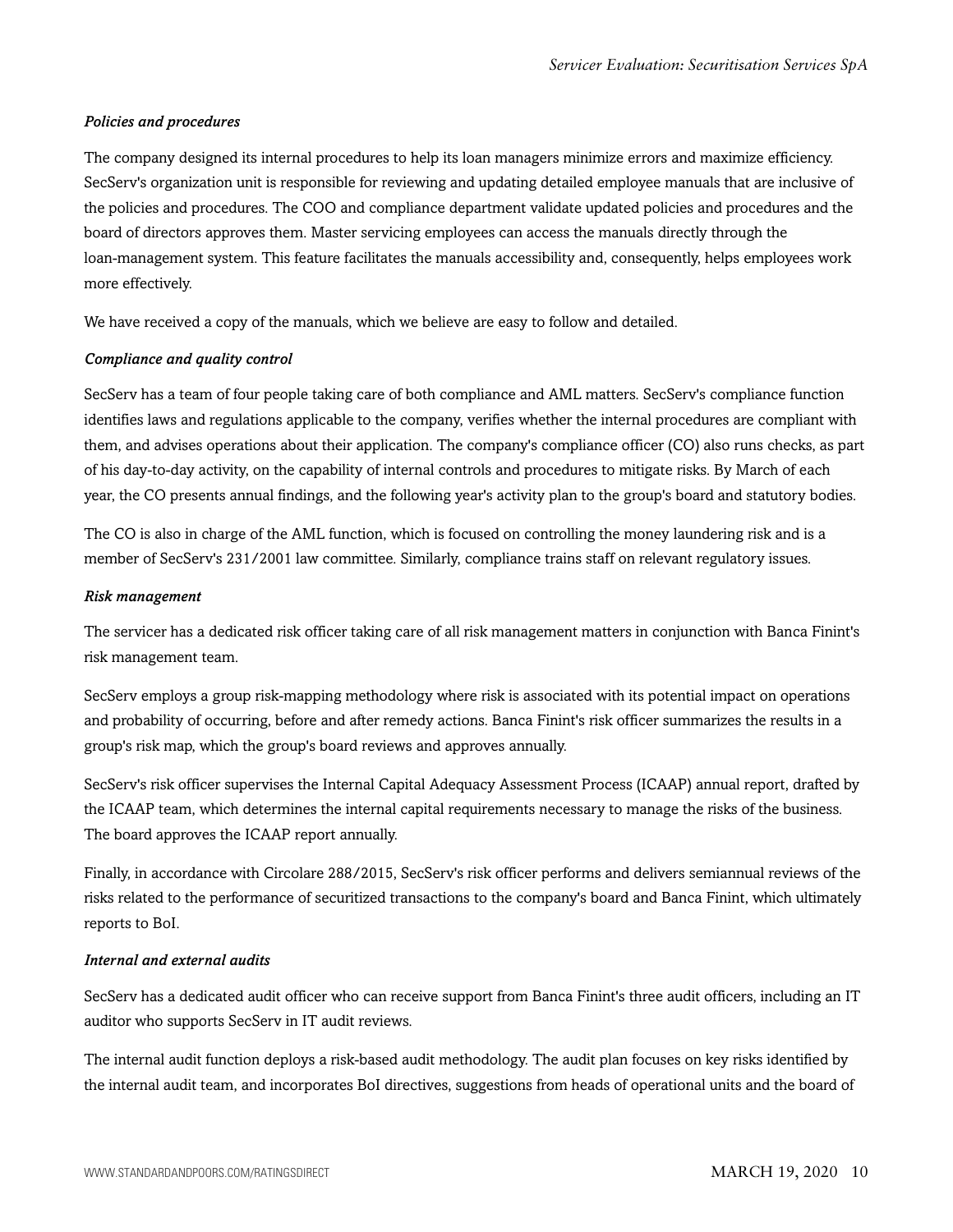directors, as well as statutory auditors' requests. In 2018, SecServ's general audit activity did not raise any high-risk findings. However, an IT group audit on Fin.it, which is SecServ's IT function provider, raised three low-risk findings that required remediation actions. These were duly completed by the end of 2019.

The internal audit team tracks the audit, risk management, compliance and AML activity via a system application, which interfaces with SARA.

Moreover, the COO, the compliance officer, and the internal auditor attend a quarterly quality control committee that aims to discuss any operational issues raised by internal controls.

#### Complaint management

As a master servicer, SecServ has a monitoring activity in relation to complaints management, while subservicers are responsible for complaints resolution. SecServ's servicing department monitors subservicers' complaints management through inspection activity and semi-annual key performance indicator (KPI) reporting. The head of legal reports on the complaints monitoring activity to the quarterly complaints committee. In addition, SecServ has three lawyers within the servicing department who can assist subservicers in handling complaints and attend the above-mentioned committee meetings as additional members, if required.

#### Insurance and legal proceedings

SecServ has represented that its directors and officers, as well as its errors and omissions insurance coverage, is in line with the requirements of its portfolio size. As of the date of this report, management reported there were no material servicing-related pending litigation items.

## <span id="page-10-0"></span>Loan Administration--Master Servicing

The loan administration subrankings are STRONG as a master servicer of residential and commercial mortgages and asset-backed loans.

As of December 2019 and since our prior review, the servicer added 10 new subservicers for a total of 55 subservicers under management.

Although the company's master servicing process remained largely unchanged, the servicer has improved the functionality of its core master servicing system, SARA, and has implemented several initiatives, including enhanced semi-annual servicer monitoring schedules.

#### New loan boarding

When pitching for a new portfolio, SecServ obtains comprehensive information from the subservicer on how data will be received. SecServ can either propose its standard template to the subservicer or map the subservicer's template to its own, which enables greater automation in the boarding process and allows the direct boarding of loans from the subservicer platform onto SARA. This eases the boarding process when SecServ wins the servicer contract. In exceptional cases, such as a subservicer replacement, the company can create a task force if the boarding activity requires particular attention.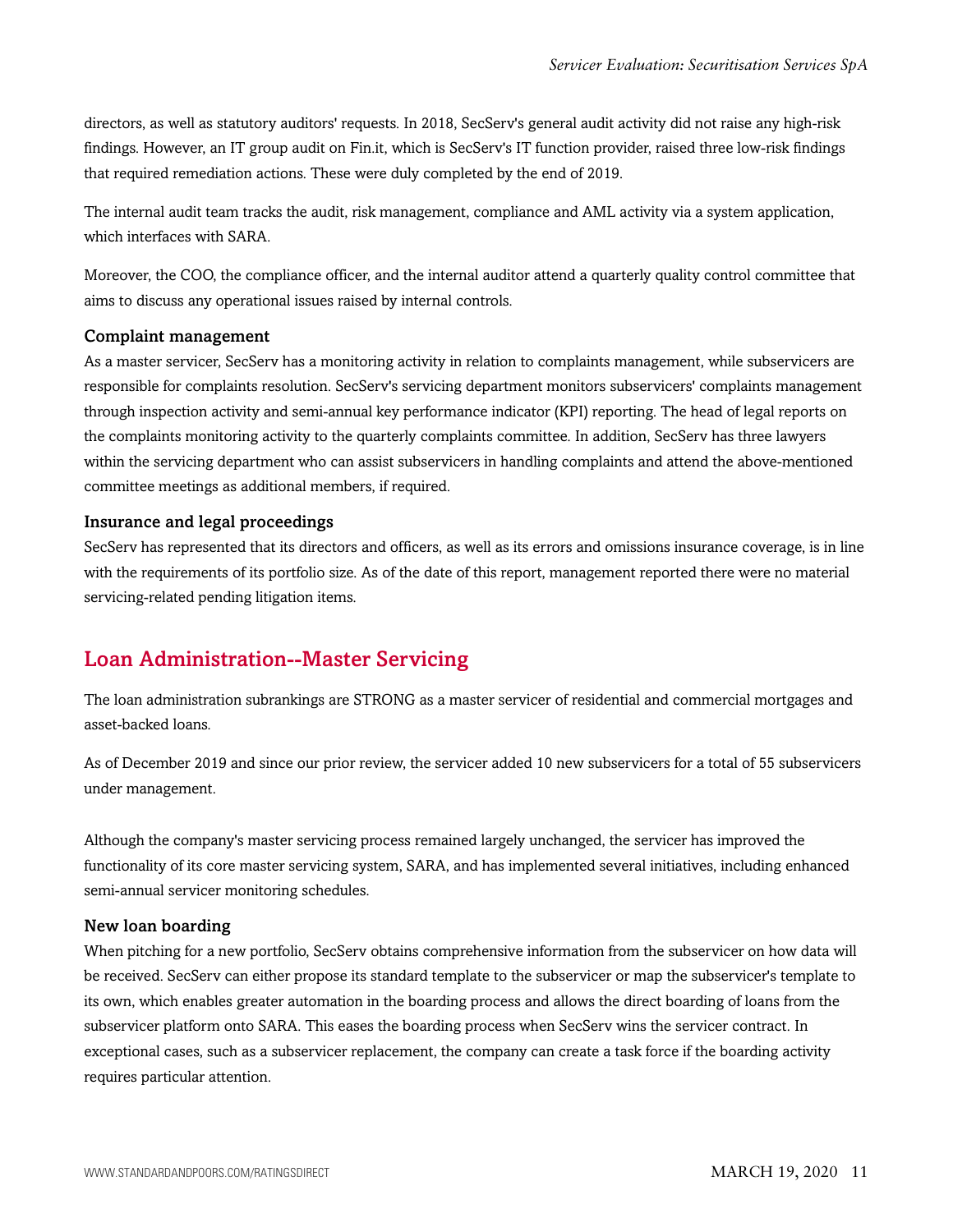There are eight employees, sitting in different teams, specifically trained on the loan boarding process. SecServ says it generally boards master-serviced portfolios onto SARA within two days, on average, upon receiving the minimum data set required for BoI reporting.

Before signing a master servicing agreement, SecServ performs a set of actions, such as review of transaction documentation, preliminary assessment of the subservicer, and production of a due diligence report. In 2018, SecServ introduced a pre-signing checklist, which lists all the activities required during new loan boarding. The transaction manager and the operation team are responsible for completing the checklist, which is updated during the pre-signing and set-up phase to ensure that all actions are correctly performed and to ensure coordination among the different teams involved in this phase.

SecServ only accepts a master servicing role if it deems the relevant subservicer as eligible.

For each subservicer, SecServ drafts an initial due diligence report. There is a minimum set of features that the subservicer has to meet for SecServ to consider them appropriate. A potential subservicer's eligibility is voted on in an internal committee by the COO, the head of subservicers monitoring, the head of data management, and the head of master servicing.

After the upload of portfolio information onto the servicing system, the subservicer monitoring team performs portfolio checks within three to six months from the date of the subservicing agreement, using a specific boarding checklist. In conjunction with this review, an onboarding report is generated on Sara and filled by the monitoring team as a tool to monitor the performance of the sub servicer in six specific areas:

- Legal network (completeness of legal procedures);
- Documentation (completeness of paper documents acquisition process);
- Reports to investors (quality and accuracy of info reported to investors);
- Loan-management system (quality of the application system);
- Loan identification (accuracy of loan by loan information); and
- Electronic data (quality and accuracy of the boarding process).

The report is then discussed during the servicer committee.

#### Payment processing

As a master servicer, SecServ is not responsible for processing payments (as the subservicers process these), but it is responsible for the payment reconciliation check. SecServ checks that subservicers have correctly reconciled collections through the SPV's bank account at the end of each month on an aggregate basis and on a sample basis during the on-site visits.

#### Client management and investor reporting

SecServ's sales team is composed of 3.5 full-time equivalent sales officers. The officers are responsible for attracting new clients and for servicing existing clients. SecServ meets regularly with its clients to solicit timely feedback regarding service quality. SecServ believes that they provide good support to their clients and tailors its services as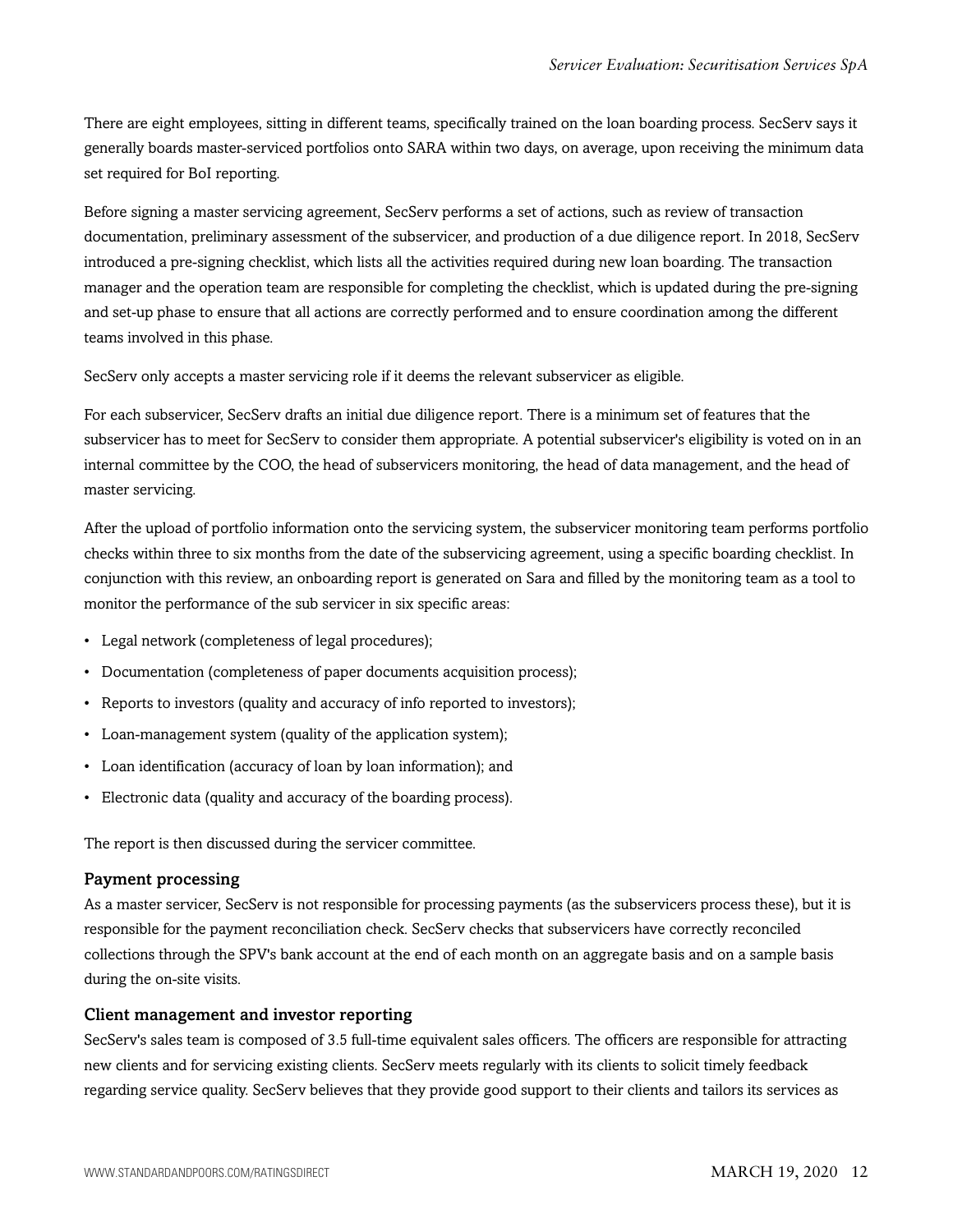required.

SecServ has several reporting duties. On a semiannual basis, it reports the results of the monitoring activity internally to the board of directors and externally to the BoI, as required by law. SecServ also monitors and reports other statistics to the BoI both quarterly and monthly. Finally, SecServ reviews and/or assists subservicers with the production of reports for BoI.

SecServ has increased the number of trained investor reporting staff to 15 from 10 at the time of our last review. The reporting process is automated through SARA, which is in turn linked to the general ledger accounting system. This facilitates timely reporting of payment reports, investor reports, payment instructions, semiannual schedules for the board of directors, monthly and quarterly BoI reports, and monthly Centrale dei Rischi reports. Some transactions also require the production of a servicer report that highlights the portfolio evolution and collections. SecServ produces reports based on standard formats that can be tailored to meet client needs. Investor reports are freely available for all public transactions and restricted for private transactions on the servicer's online portal.

#### Master servicing

SecServ monitored 55 subservicers as of December 2019, up from 45 in our previous review. The six subunits in the servicing department that are responsible for the oversight of these subservicers consists of: data management, legal, transaction management, operations, subservicers monitoring, and the servicer subunit, which manages primary and special servicing mandates (outside the scope of our review).

The master servicing activity begins when SecServ boards a new master servicing portfolio. If the subservicer is new, SecServ performs an initial on-site visit (the special-purpose entity [SPE] or the investor usually proposes the subservicers) and produces a first report, which is discussed in SecServ's servicing committee.

SecServ monitors subservicers' activities by performing regular reviews (desk-based with remote access to the subservicer's IT system and/or on-site), audits on collection activity, and data checks of the portfolio under management. It is company practice to assign an internal ranking to each subservicer and regularly review and update it annually throughout the transaction's life.

The monitoring of existing subservicers follows an established process. SecServ performs an on-site review every two years and desk reviews annually. If SecServ notes any significant findings, it shortens its on-site review cycle further. The desk review involves:

- Monthly checks on portfolio information;
- Quarterly checks on complaints;
- Semiannual reports (schedules) to the board of directors and to the statutory auditors about the subservicer's performance in relation to each portfolio (compiled through SARA), including subservicer KPI analysis; and
- Annual analysis of the subservicers, based on financial highlights, assets under management, company overview and reputational risk.

SecServ continuously updates its subservicer ranking methodology to enhance process objectivity and efficiency. Six pillars underpin the subservicer ranking methodology, including company overview, financial highlights, processes and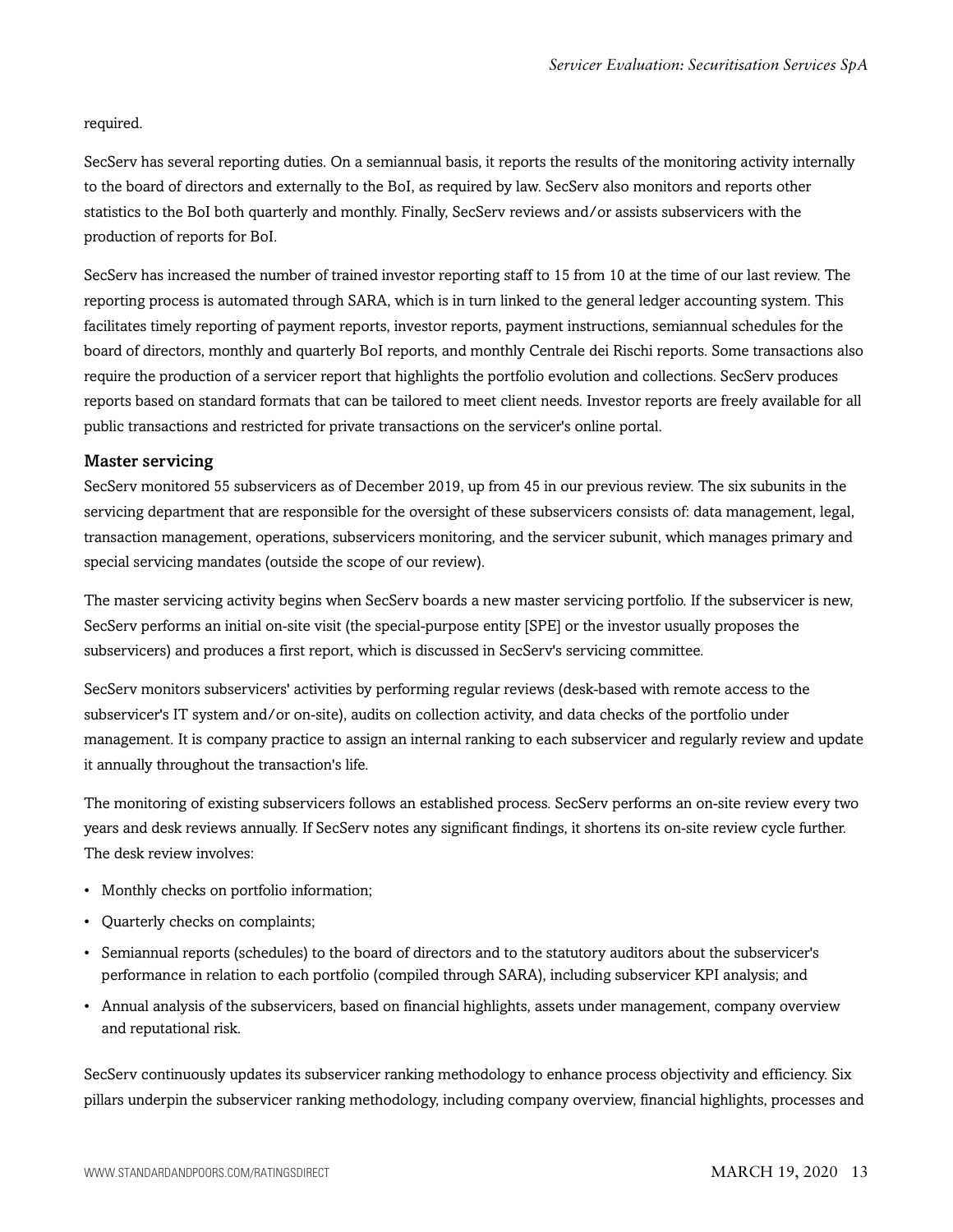procedures, loan administration, IT systems, and reputational risk. SecServ reviews and scores all six pillars in a due diligence report as part of the on-site visit. SARA calculates an average score for each pillar based on the information available in the system. Scores relating to company overview, processes and procedures, loan administration, and IT can range from insufficient to excellent, while financial results and reputational risk scores can be sufficient or insufficient. SecServ also reviews a company overview, financial highlights, and reputational risk annually for subservicers.

The subservicer monitoring unit presents the due diligence report results to the servicer committee, which confirms the score and decides whether a subservicer is or remains eligible to manage a transaction. If SecServ deems a subservicer as ineligible to act on a transaction (at boarding or during the transaction's life), it flags it to the SPE/investor who has the authority to find a replacement.

SecServ regularly tracks KPIs and service level agreements. In accordance with Circolare 288/2015, SecServ conducts semiannual KPI reporting for subservicers that feeds the servicer schedules, which are also used for internal monitoring purposes. SecServ reviews the KPI reporting in the servicer committee and reports the same to the board.

The ongoing surveillance activity also includes the control and checks of the subservicer's performance in terms of collections against its business plan, the accuracy of the monthly report, and the reconciliation of the flow of funds. SARA automatically processes all actions.

SecServ has proven its ability to perform its master servicing responsibilities over a highly diverse and ever-growing portfolio over an extended period of time. It relies on well-designed processes and controls that it reviews and updates regularly while also supporting technology improvements so that it has been able to maintain the quality of providing service in line with market trends.

# <span id="page-13-0"></span>Financial Opinion

<span id="page-13-1"></span>The financial position is SUFFICIENT.

# Related Research

- Select Servicer List, Feb. 6, 2020
- EMEA Servicer Evaluation Industry Report 2018, Jan. 30, 2019
- Analytical Approach: Global Servicer Evaluations Rankings, Jan. 7, 2019
- Surveillance: Securitisation Services SpA, March 8, 2018